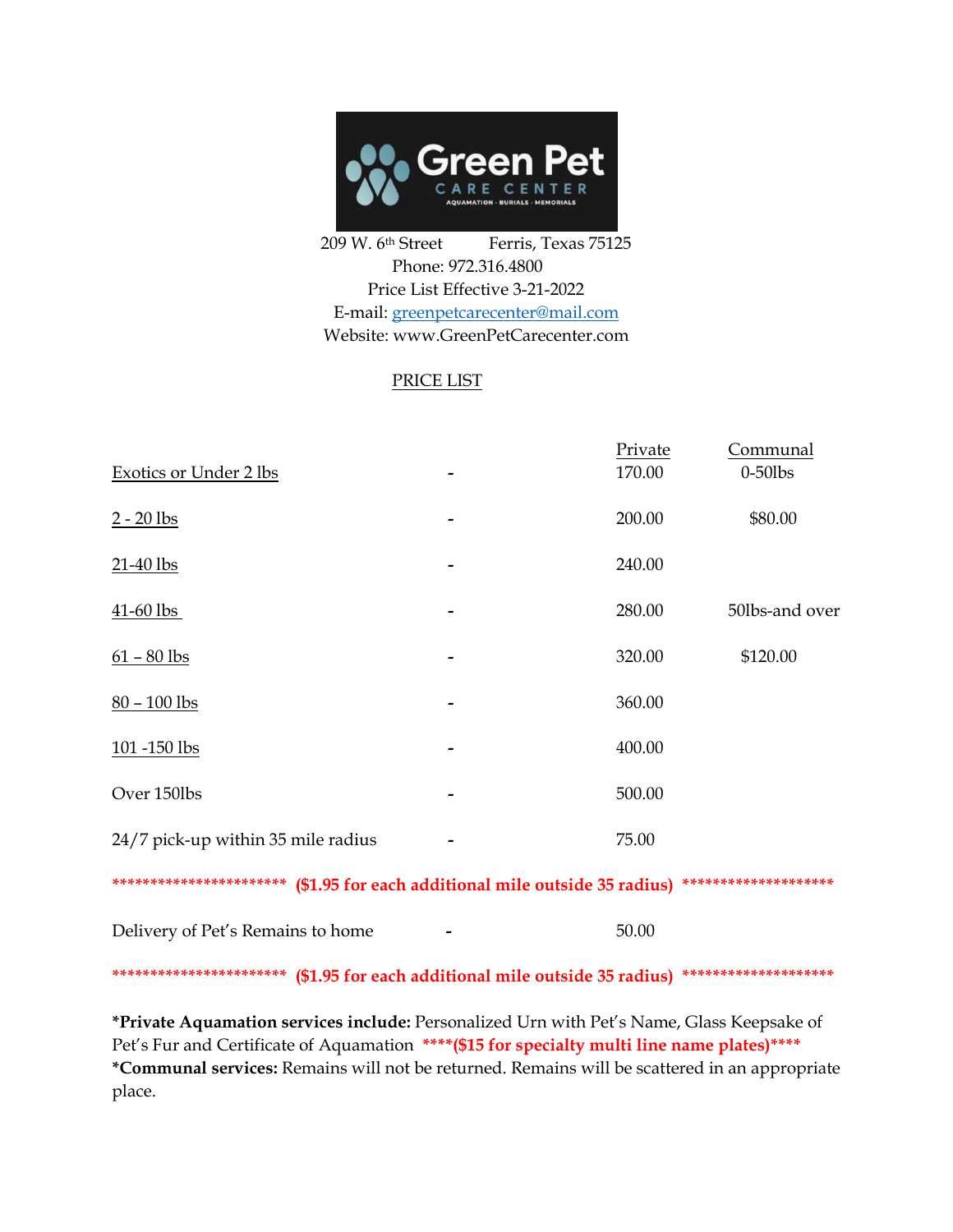### **Merchandise Price List**

Large/X-Large - Clay Paw  $55 - 100 + 1$ bs  $$55.00$ 

Small/Medium - Clay Paw 1 - 55 lbs \$35.00



Pet Memory Box – Clay Paw 4x6 Photo  $1 - 55$  lbs  $*$ Only $*$  \$65.00

Glass Remembrance - Hand blown glass with cremated remains. Starting at \$185

Cremation Jewelry Starting at \$60

Upgrade/Personal Urns Starting at \$40

A complete list of merchandise prices is provided at our physical location @ 209 W 6th St Ferris TX 75125 or most are available to look and buy in the **Recourses Link** on the home page.